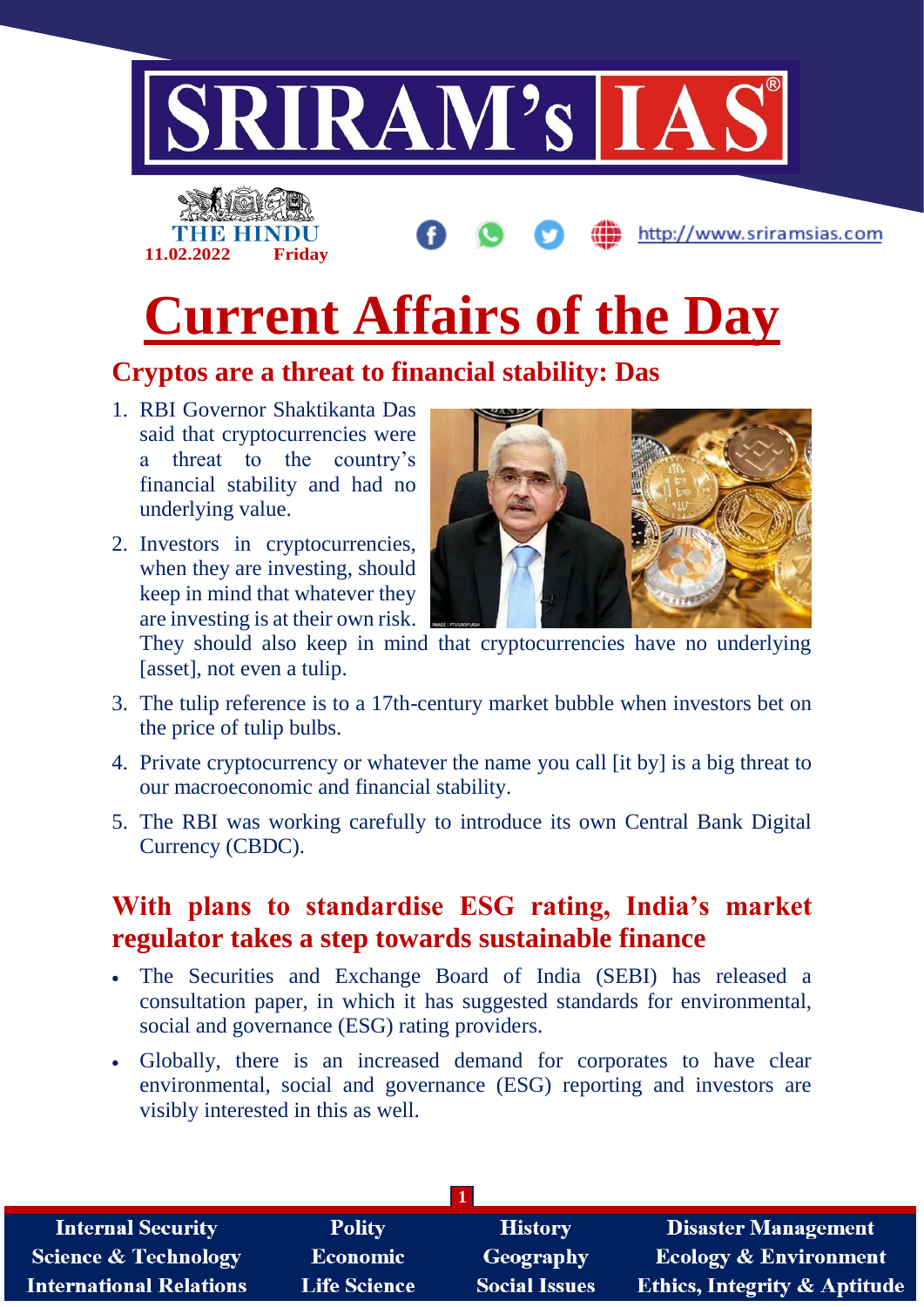

# **11.02.2022 Friday**

- http://www.sriramsias.com SEBI's efforts are aimed to bring **ESG** standardisation in the process of ESG rating and indicates the seriousness S with which corporate India is looking
- As the threat of climate change grows, there is a push for climate finance globally. This was highlighted during the COP26 climate conference as well.



### **New trends:**

at the process.

- 1. There are two emerging trends visible in the Indian capital market for the past couple of years. The first is the sharp increase in the number of retail investors and the second is the increasing demand for sustainable finance.
- 2. In line with these trends, there is an emerging market of rating companies that assess environmental, social, and governance (ESG) risks and opportunities of investments, not only in India but also globally.



3. Aligned with this global trend, the Securities and Exchange Board of India (SEBI) has come up with suggestions to regulate ESG Rating Providers (ERPs).

#### **Need for regulation of ESG rating providers:**

- 1. The Indian market regulator has published a consultation paper on its website with a proposed framework to regulate ERPs for securities markets and is seeking suggestions over its proposals.
- 2. The paper raises questions such as who should be accredited as ERPs and what should be the condition of giving this accreditation? It also includes ERPs infrastructure, products, transparency, rating process, prevention of conflict of interest, etc.

| <b>Internal Security</b>       | <b>Polity</b>       | <b>History</b>       | <b>Disaster Management</b>              |  |  |
|--------------------------------|---------------------|----------------------|-----------------------------------------|--|--|
| Science & Technology           | <b>Economic</b>     | Geography            | <b>Ecology &amp; Environment</b>        |  |  |
| <b>International Relations</b> | <b>Life Science</b> | <b>Social Issues</b> | <b>Ethics, Integrity &amp; Aptitude</b> |  |  |